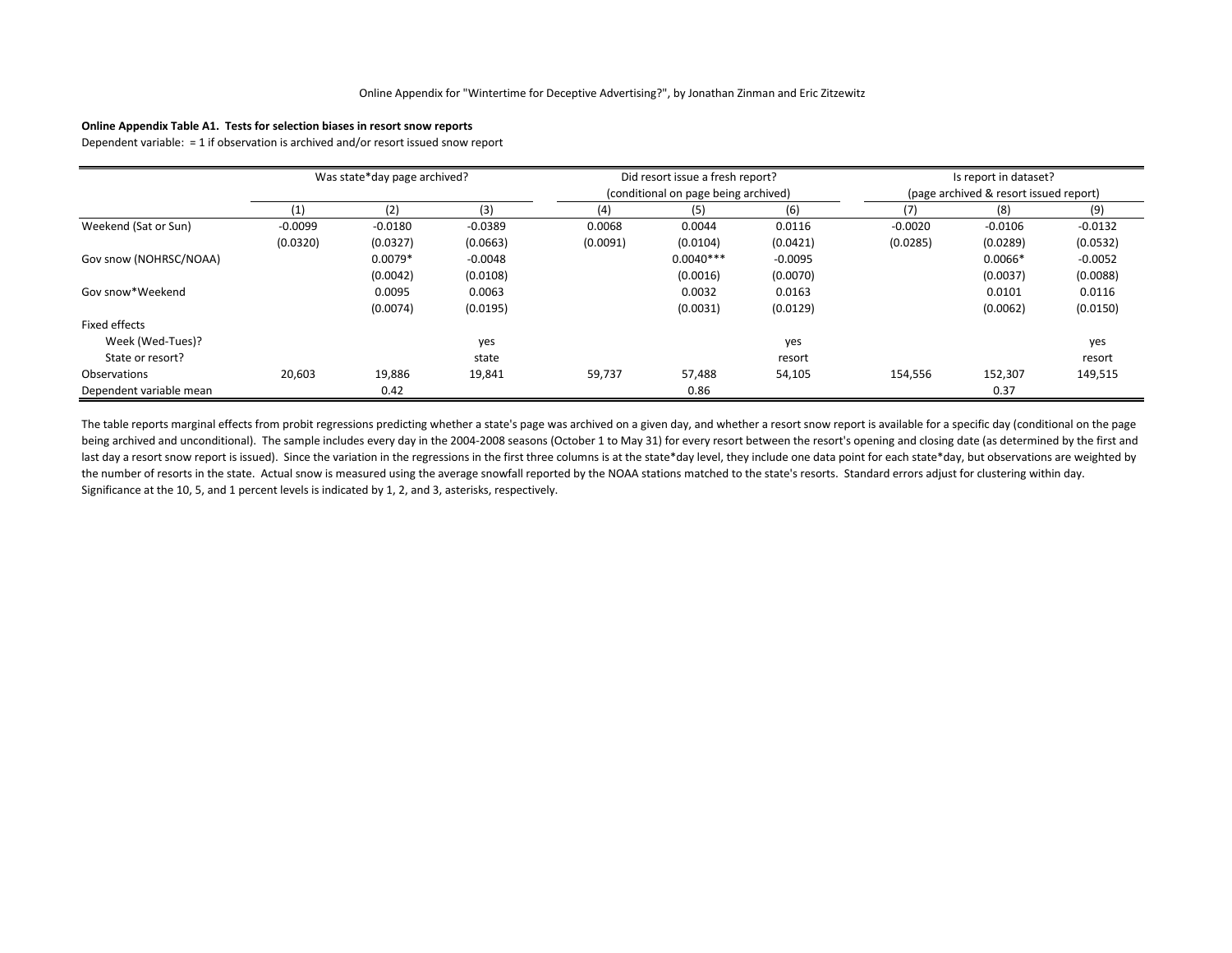### **Online Appendix Table A2. Weekend effect estimates for subsamples**

Dependent variable: Inches of new natural snowfall reported by resort

|                      | No weather controls |           |           |        | Controlling for NOAA/NOHRSC |           |        | Controlling for weighted SNODAS |           |  |
|----------------------|---------------------|-----------|-----------|--------|-----------------------------|-----------|--------|---------------------------------|-----------|--|
|                      | Obs.                | Coef.     | <b>SE</b> | Obs.   | Coef.                       | <b>SE</b> | Obs.   | Coef.                           | <b>SE</b> |  |
| All observations     | 56,402              | $0.233**$ | (0.097)   | 47,741 | $0.149**$                   | (0.059)   | 39,920 | $0.174*$                        | (0.097)   |  |
| 2004-5 Season        | 4,054               | 0.152     | (0.410)   | 2,218  | 0.310                       | (0.375)   | 2,829  | 0.208                           | (0.340)   |  |
| 2005-6 Season        | 4,807               | 0.571     | (0.367)   | 3,463  | 0.407                       | (0.305)   | 3,714  | 0.276                           | (0.313)   |  |
| 2006-7 Season        | 15,376              | 0.248     | (0.184)   | 13,518 | 0.040                       | (0.102)   | 11,354 | $0.243**$                       | (0.123)   |  |
| 2007-8 Season        | 32,165              | 0.197     | (0.129)   | 28,542 | $0.139*$                    | (0.074)   | 22,023 | 0.138                           | (0.145)   |  |
| November             | 2,581               | 0.591     | (0.357)   | 1,811  | 0.451                       | (0.324)   | 2,051  | 0.231                           | (0.342)   |  |
| December             | 10,271              | $-0.029$  | (0.194)   | 8,720  | 0.082                       | (0.139)   | 7,140  | 0.080                           | (0.161)   |  |
| January              | 12,247              | $0.521*$  | (0.290)   | 10,611 | $0.372**$                   | (0.158)   | 8,495  | 0.516                           | (0.326)   |  |
| February             | 11,932              | 0.088     | (0.201)   | 10,304 | 0.124                       | (0.141)   | 9,137  | $-0.052$                        | (0.226)   |  |
| March                | 14,653              | $0.326*$  | (0.188)   | 12,623 | 0.147                       | (0.110)   | 9,704  | 0.215                           | (0.150)   |  |
| April and May        | 4,718               | $-0.054$  | (0.207)   | 3,672  | $-0.140$                    | (0.139)   | 3,393  | 0.029                           | (0.171)   |  |
| Christmas holiday    | 3,683               | $-0.056$  | (0.277)   | 3,157  | $-0.086$                    | (0.206)   | 1,746  | $-0.415*$                       | (0.231)   |  |
| President's day week | 2,395               | 0.509     | (0.301)   | 2,119  | 0.307                       | (0.191)   | 1,841  | $-0.139$                        | (0.319)   |  |
| Other periods        | 50,324              | $0.240**$ | (0.106)   | 42,465 | $0.139**$                   | (0.063)   | 36,333 | $0.193*$                        | (0.104)   |  |
| West                 | 28,880              | $0.359**$ | (0.171)   | 21,686 | $0.264**$                   | (0.113)   | 21,112 | $0.379**$                       | (0.153)   |  |
| East                 | 27,522              | 0.092     | (0.126)   | 26,055 | 0.066                       | (0.072)   | 18,808 | 0.023                           | (0.114)   |  |
| U.S.                 | 49,215              | $0.219**$ | (0.106)   | 44,318 | $0.158***$                  | (0.060)   |        |                                 |           |  |
| Canada               | 7,187               | $0.315**$ | (0.130)   | 3,423  | 0.122                       | (0.181)   |        |                                 |           |  |

This table repeats the specifications in Table 2 (columns 1 and 4) and Table A4 (column 3) for subsamples of the data. Significance at the 10, 5, and 1 percent level is indicated with 1, 2, and 3 asterisks.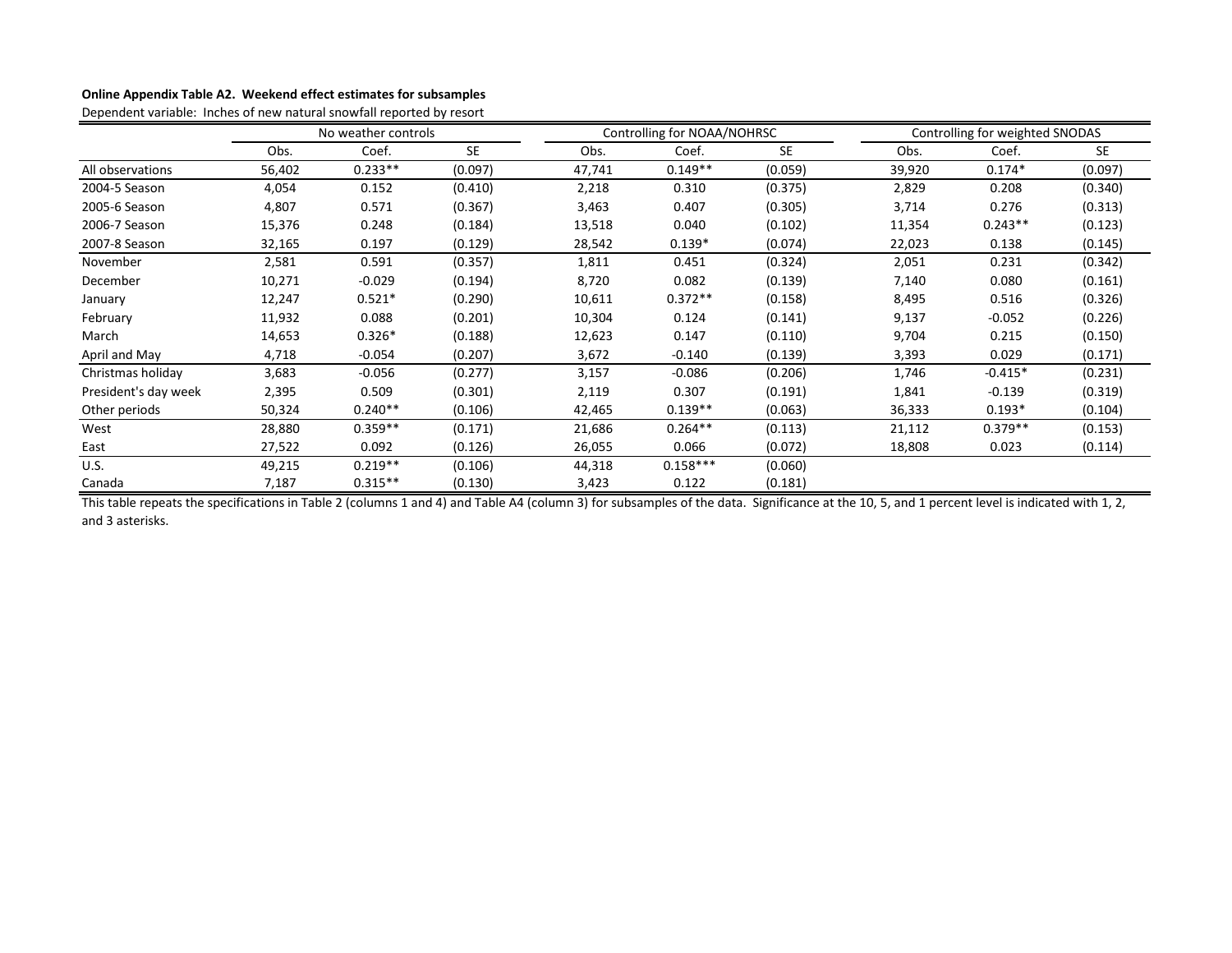#### **Online Appendix Table A3. Robustness of standard errors to alternative assumptions about clustering**

|                                                                                              |            |            |           | Approach in paper |            |           |             |                  |             |
|----------------------------------------------------------------------------------------------|------------|------------|-----------|-------------------|------------|-----------|-------------|------------------|-------------|
|                                                                                              |            |            |           | ↓                 |            |           |             |                  |             |
|                                                                                              | (1)        | (2)        | (3)       | (4)               | (5)        | (6)       | (7)         | (8)              | (9)         |
| Dependent variable: Resort snow, no controls, SNODAS sample (Table 2, Col 2)                 |            |            |           |                   |            |           |             |                  |             |
|                                                                                              | $0.242***$ | $0.242***$ | $0.242**$ | $0.242**$         | $0.242***$ | $0.242**$ | $0.242**$   | $0.242**$        | $0.242**$   |
|                                                                                              | (0.041)    | (0.050)    | (0.113)   | (0.117)           | (0.087)    | (0.112)   | (0.105)     | (0.117)          | (0.099)     |
| Dependent variable: Resort snow, controling for weighted SNODAS (Table 2, Col 4)             |            |            |           |                   |            |           |             |                  |             |
|                                                                                              | $0.175***$ | $0.175***$ | $0.175**$ | $0.175*$          | $0.175***$ | $0.175*$  | $0.175**$   | $0.175**$        | $0.175**$   |
|                                                                                              | (0.036)    | (0.044)    | (0.087)   | (0.091)           | (0.064)    | (0.092)   | (0.077)     | (0.084)          | (0.079)     |
| Dependent variable: Resort snow, no controls, NOAA/NOHRSC sample (Table A4, Col 2)           |            |            |           |                   |            |           |             |                  |             |
|                                                                                              | $0.187***$ | $0.187***$ | $0.187*$  | $0.187*$          | $0.187**$  | $0.187**$ | $0.187**$   | $0.187*$         | $0.187**$   |
|                                                                                              | (0.035)    | (0.038)    | (0.097)   | (0.099)           | (0.075)    | (0.081)   | (0.093)     | (0.106)          | (0.085)     |
| Dependent variable: Resort snow, controling for NOAA/NOHRSC-reporrted snow (Table A4, Col 3) |            |            |           |                   |            |           |             |                  |             |
|                                                                                              | $0.149***$ | $0.149***$ | $0.149**$ | $0.149**$         | $0.149***$ | $0.149**$ | $0.149**$   | $0.149***$       | $0.149**$   |
|                                                                                              | (0.031)    | (0.034)    | (0.059)   | (0.061)           | (0.043)    | (0.061)   | (0.063)     | (0.052)          | (0.060)     |
| Clustering scheme                                                                            |            |            |           |                   |            |           |             |                  |             |
| X-section                                                                                    |            | Resort     |           | Resort            | Resort     | State     |             |                  | Spatial HAC |
| Time                                                                                         |            |            | Day       | Day               | Month      | Month     |             |                  | Spatial HAC |
| X-section*Time                                                                               |            |            |           |                   |            |           | State*Month | Census div*Month |             |

This table presents versions of the specifications in Table 2 and Table A4. Regressions in the first two rows have 39,920 observations and those in the second two rows have 47,741 observations. All standard errors allow for heteroskedasticity. Columns 2-8 allow for one or two-dimensional clustering as described. The "Spatial HAC" standard errors in column 9 allow for geographically and serially correlated errors, using the method described in (2008) and code provided by Hsiang (2010) (available at http://www.fight-entropy.com/2010/06/standard-error-adjustment-ols-for.html). Our spatial HAC standard errors allow for 7 daily lags of serial correlation, a 300 kilo for spatial correlations, and a Bartlett linear kernel (results are very insensitive to these choices). Significance at the 10, 5, and 1 percent levels is indicated by 1, 2, and 3, asterisks, respectively.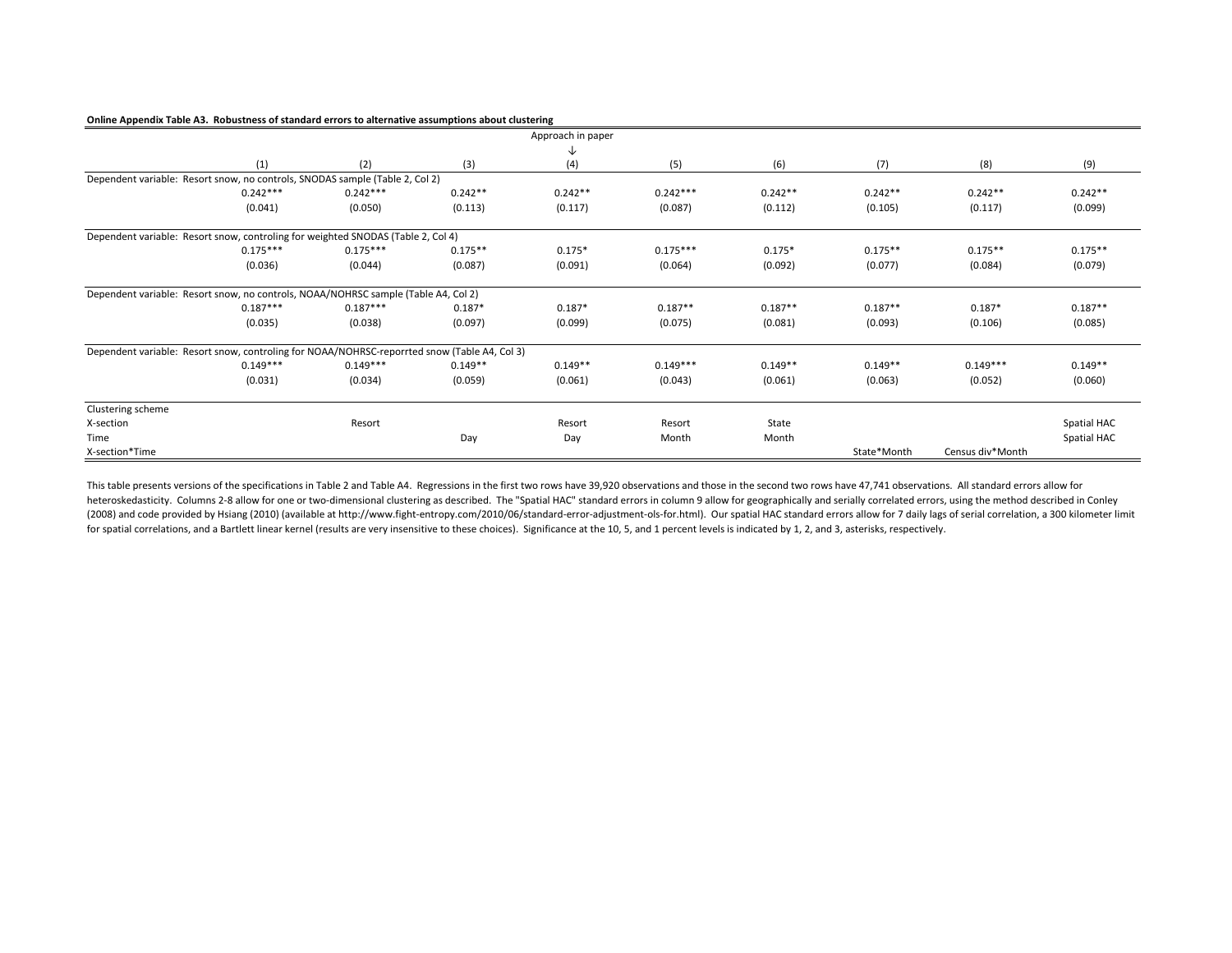# **Online Appendix Table A4. Weekend effect regressions, with and without controlling for actual snowfall, using weather stations instead of SNODAS (Compare to Table 2)**

| Observations include | All obs   | w/NOAA-NOHRSC |            |            |  |  |
|----------------------|-----------|---------------|------------|------------|--|--|
|                      | (1)       | (2)           | (3)        | (4)        |  |  |
| Weekend (Sat&Sun)    | $0.233**$ | $0.187*$      | $0.149**$  | $0.109*$   |  |  |
|                      | (0.099)   | (0.099)       | (0.061)    | (0.058)    |  |  |
| NOAA-NOHRSC (t+1)    |           |               |            | $0.054**$  |  |  |
|                      |           |               |            | (0.024)    |  |  |
| NOAA-NOHRSC (t)      |           |               | $0.685***$ | $0.674***$ |  |  |
|                      |           |               | (0.047)    | (0.048)    |  |  |
| NOAA-NOHRSC (t-1)    |           |               |            | $0.180***$ |  |  |
|                      |           |               |            | (0.025)    |  |  |
| <b>Observations</b>  | 56,402    | 47,741        | 47,741     | 43,119     |  |  |
| Unique days          | 752       | 709           | 709        | 692        |  |  |
| $R^2$                | 0.130     | 0.131         | 0.316      | 0.343      |  |  |

Dependent variable: Inches of new natural snowfall reported by resort

OLS with fixed effects for weeks (Wed-Tues) and resort. Columns 2-3 and 4 are restricted to observations with weather station data for day t and days t-1 to t+1, respectively. Standard errors allow for clustering within both day and resort. Significance at the 10, 5, and 1 percent level is indicated with 1, 2, and 3 asterisks, respectively.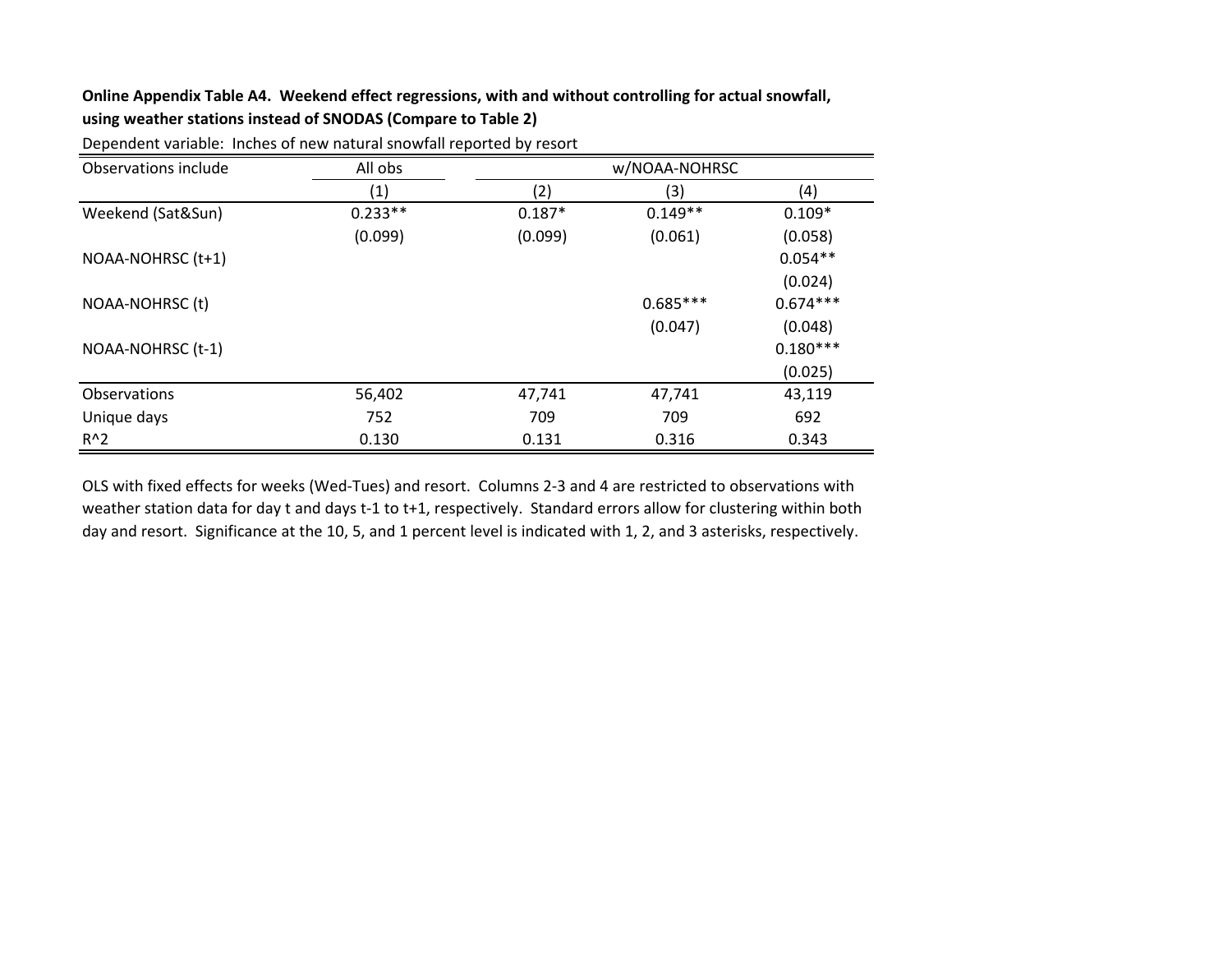| Dependent variable:                                                      | $= 1$ if resort reported snow >0 | Resort-reported snow (inches) | Resort-reported snow (inches) |
|--------------------------------------------------------------------------|----------------------------------|-------------------------------|-------------------------------|
| Sample:                                                                  | Full                             | Full                          | Resort snow $> 0$             |
|                                                                          | (1)                              | (2)                           | (3)                           |
| Indicator variables for levels of government (NOAA-NOHRSC)-reported snow |                                  |                               |                               |
| Gov = $0.01$ to $0.49$ "                                                 | $0.162***$                       | $0.510***$                    | 0.255                         |
|                                                                          | (0.012)                          | (0.065)                       | (0.187)                       |
| Gov = $0.50$ to $0.99$ "                                                 | $0.308***$                       | $1.161***$                    | $0.724***$                    |
|                                                                          | (0.016)                          | (0.096)                       | (0.197)                       |
| Gov = $1.00$ to $5.99$ "                                                 | $0.461***$                       | $2.566***$                    | $2.219***$                    |
|                                                                          | (0.015)                          | (0.143)                       | (0.197)                       |
| $Gov = 6.00+$                                                            | $0.625***$                       | $6.203***$                    | $5.691***$                    |
|                                                                          | (0.023)                          | (0.416)                       | (0.393)                       |
| Interactions of indicator variables with weekend effect                  |                                  |                               |                               |
| Weekend*(Gov = $0$ )                                                     | $0.016*$                         | $0.125**$                     | $0.589**$                     |
|                                                                          | (0.009)                          | (0.057)                       | (0.264)                       |
| Weekend*(Gov = $0.01$ to $0.49$ ")                                       | $0.065***$                       | $0.265***$                    | 0.073                         |
|                                                                          | (0.018)                          | (0.099)                       | (0.252)                       |
| Weekend*(Gov = $0.50$ to $0.99$ ")                                       | 0.028                            | 0.109                         | 0.114                         |
|                                                                          | (0.023)                          | (0.151)                       | (0.236)                       |
| Weekend*(Gov = $1.00$ to $5.99$ ")                                       | 0.016                            | $-0.043$                      | $-0.249$                      |
|                                                                          | (0.017)                          | (0.164)                       | (0.196)                       |
| Weekend*(Gov = $6.00+$ )                                                 | $-0.025$                         | 0.867                         | 1.236*                        |
|                                                                          | (0.038)                          | (0.882)                       | (0.693)                       |
| Observations                                                             | 47,741                           | 47,741                        | 14,039                        |

**Online Appendix Table A5. Extensive v. Intensive Margins, using Weather Stations Instead of SNODAS (compare to Table 3)**

This table reports the results of regressions that are identical to Table 2, column 2, except that the single weekend indicator is replaced by interactions of that variable with indicator variables for different levels of weighted SNODAS snowfall. The regressions also include the uninteracted SNODAS indicator variables, but we suppress these for concision. Significance at the 10, 5, and 1 percent levels is indicated by 1, 2, and 3, asterisks, respectively.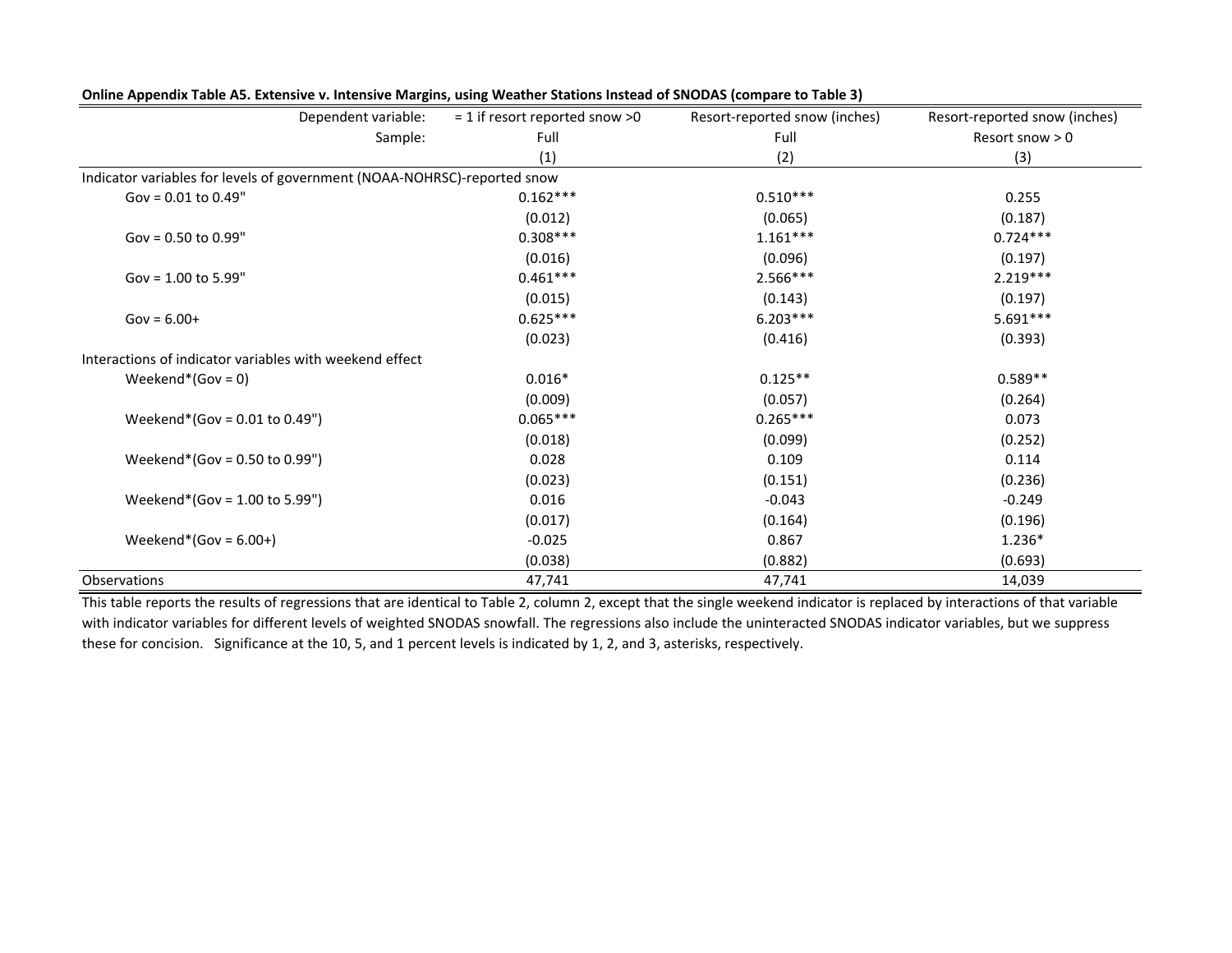# **Online Appendix Table A6. Variation in weekend effect by resort characteristics, controlling for weather station snow instead of SNODAS (compare to Table 4)**

Dependent variable: Resort-reported snow

|                                             | (1)       | (2)       | (3)        | (4)        |
|---------------------------------------------|-----------|-----------|------------|------------|
| Weekend (Sat&Sun)                           | $0.149**$ | 0.013     | $-0.201$   | $-0.199$   |
|                                             | (0.061)   | (0.059)   | (0.145)    | (0.144)    |
| Interaction effects with weekend            |           |           |            |            |
| Expert terrain $>0$                         |           | $0.137**$ | $0.148**$  | $0.147**$  |
|                                             |           | (0.066)   | (0.065)    | (0.065)    |
| No money back guarantee                     |           | $0.166**$ | $0.172***$ | $0.173***$ |
|                                             |           | (0.074)   | (0.066)    | (0.066)    |
| Ln(Population within 150 miles), normalized |           |           | 0.060      | 0.059      |
|                                             |           |           | (0.072)    | (0.072)    |
| 1/(1+number of competitors within 50 miles) |           |           | 0.428      | 0.441      |
|                                             |           |           | (0.367)    | (0.371)    |
| West                                        |           |           | 0.211      | 0.210      |
|                                             |           |           | (0.228)    | (0.231)    |
| Publicly traded owner                       |           |           |            | $-0.009$   |
|                                             |           |           |            | (0.145)    |
| Government owner                            |           |           |            | $-0.071$   |
|                                             |           |           |            | (0.096)    |
| Observations                                | 47,741    | 47,741    | 47,741     | 47,741     |
| Unique days                                 | 692       | 692       | 692        | 692        |
| $R^2$                                       | 0.316     | 0.316     | 0.316      | 0.316      |

OLS regressions with a control for NOAA/NOHRSC weather station-reported snow and fixed effects for weeks (Wed-Tues) and resort. We consider resorts competitors if they are within 50 miles, are not under common ownership, and either both or neither have expert terrain. Standard errors allow for clustering within both day and resort. Significance at the 10, 5, and 1 percent levels is indicated by 1, 2, and 3, asterisks, respectively.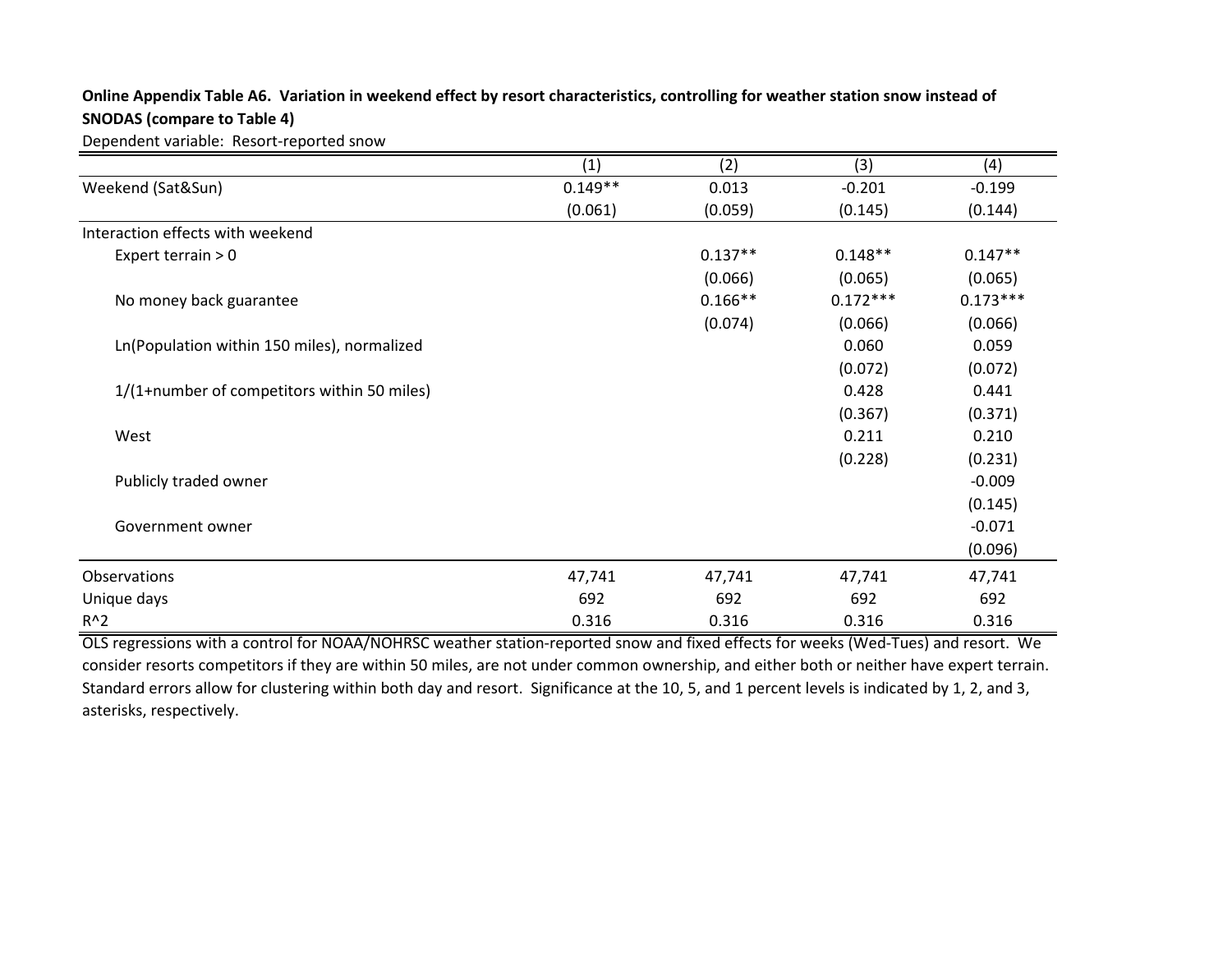|                              | Weekday snow | Weekend snow | Weekend/Weekday ratio |  |
|------------------------------|--------------|--------------|-----------------------|--|
| Expert terrain resorts       |              |              |                       |  |
| Resort reports               | 1.45         | 1.72         | 1.19                  |  |
| NOAA/NOHRSC weather stations | 1.07         | 1.12         | 1.05                  |  |
| Resort/Weather station       | 1.36         | 1.54         | 1.14                  |  |
| N resort-days                | 16,289       | 6,479        |                       |  |
| No expert terrain resorts    |              |              |                       |  |
| Resort reports               | 1.18         | 1.38         | 1.17                  |  |
| NOAA/NOHRSC weather stations | 1.04         | 1.19         | 1.14                  |  |
| Resort/Weather station       | 1.13         | 1.16         | 1.02                  |  |
| N resort-days                | 17,776       | 7,197        |                       |  |
| No-guarantee resorts         |              |              |                       |  |
| Resort reports               | 1.40         | 1.71         | 1.22                  |  |
| NOAA/NOHRSC weather stations | 1.13         | 1.19         | 1.05                  |  |
| Resort/Weather station       | 1.24         | 1.44         | 1.16                  |  |
| N resort-days                | 14,563       | 5,738        |                       |  |
| Money-back guarantee resorts |              |              |                       |  |
| Resort reports               | 1.24         | 1.42         | 1.14                  |  |
| NOAA/NOHRSC weather stations | 1.00         | 1.13         | 1.13                  |  |
| Resort/Weather station       | 1.24         | 1.25         | 1.01                  |  |
| N resort-days                | 19,502       | 7,938        |                       |  |

**Online Appendix Table 7. Average resort-reported and government-reported snowfall by weekday/weekend and resort characteristic, using weather station snow instead of SNODAS (compare to Table 5)**

The figures in bold are the ratio of the ratios (i.e. the ratio of the resort-to-weather station ratio on weekends to that on weekdays).